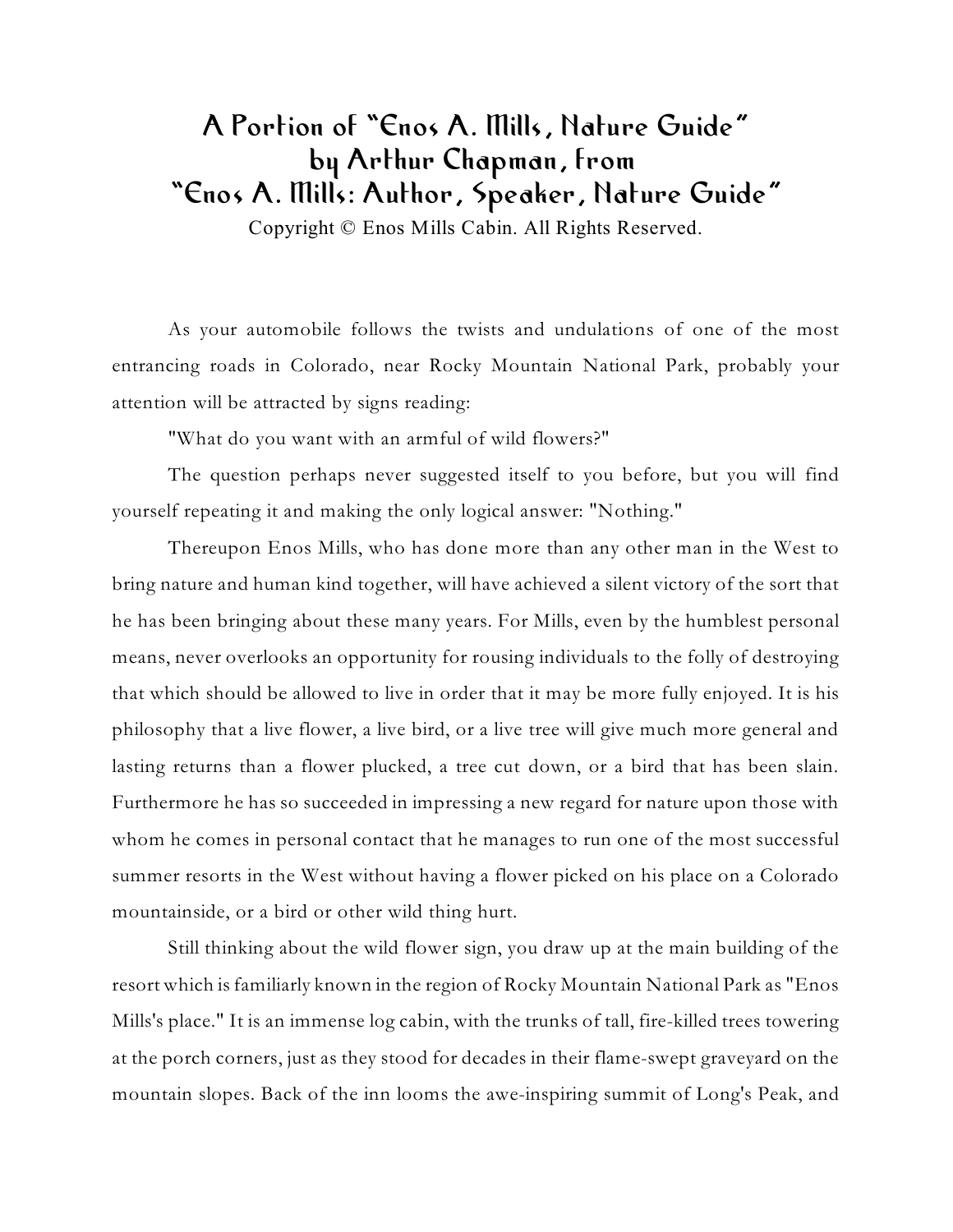across a wonderful valley on the other side is the peak known as the Twin Sisters. It is here, within twenty-five miles of his home, that Enos Mills has done most of his studying and writing. From the inn one can see the little log cabin which he built when he first came to the Long's Peak country as a youth.

You are met by the naturalist, a medium sized, athletic man, whose springy walk testifies to the long hours he has spent on mountain trails. He seldom wears a hat, though he is inclined to baldness, and the mountain winds of winter and summer have burned him plentifully. His eyes are deeply set and keen, yet contemplative, and when the talk turns to nature, which it generally does when he is about, his features reflect his enthusiasm. Altogether you feel that you are in the presence of a most unusual character, an impression which is heightened when perhaps your host stoops and picks up a chipmunk which has darted toward him. As the chipmunk climbs over his shoulders you undoubtedly begin to ask questions, and, quite evidently getting as much pleasure out of giving the information as you experience in receiving it, the naturalist talks of animal lore in general.

Once privileged to walk along a mountain trail with Enos Mills, you find just what is meant by "nature guiding," a subject on which the Colorado naturalist is especially enthusiastic. Many years ago Enos Mills was convinced that there was a great need for real guides who could tell more of the mysteries and beauties of nature in one trip than could be learned by endless study of books. This need has increased as people have turned more and more to the National Parks and other natural playgrounds.

The "nature guide," as Enos Mills interprets it, is distinctive from the ordinary conception of a guide. It is not the cowboy, who rides ahead of the party in the wilderness, indulging in reminiscence which has chiefly to do with battle, murder, and sudden death. These guides are interesting and picturesque but they are not nature guides.

Early in his career Mr. Mills found the public athirst for information which only a trained mind could satisfy.

"I believe the development of nature guiding, and the founding of what might be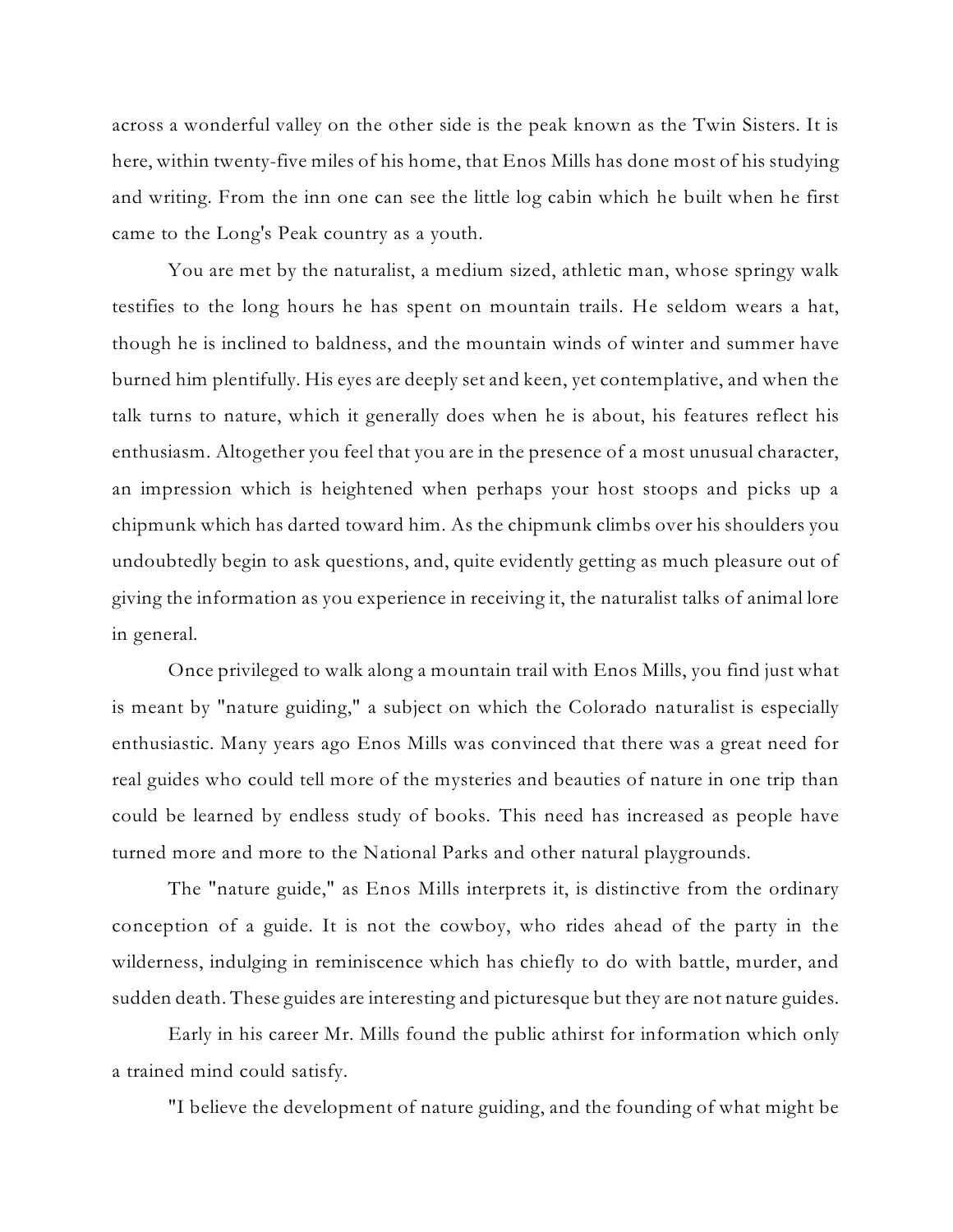termed a `Trail School,' are of the utmost importance," said Mr. Mills. "In my work as a guide on Long's Peak, I had ample opportunity to get acquainted with the average individual's relation to nature. I tried out little talks on trees, or might go off the trail at some point to show a growth of columbine four feet tall and in perfect bloom. Or perhaps I would talk on glaciers, and point out their work in forming moraines and scooping out lakes, and emphasize their relation to soil product. Then I began to take these talks into the hotel, at the end of a day's walk. It was not difficult to interest those who had seen with their own eyes the things that were being talked about. The only difficulty was to find a stopping place. Today I believe that there is a real need for trail guides, not only in every national park but in every state park, East or West, wherever people turn to nature. I believe such work should be made a school adjunct, but the instruction should always be by practical observation outdoors."

Another thing that Enos Mills has striven to accomplish in connection with the advancement of nature guiding, is the simplification of outing trips. Often he has made his hardest trips practically without equipment. Most of his work has been done at high altitudes, in a rough, sparsely populated country. Yet he has shown that, if one knows how, he can go through the most trying storms and be comfortable without elaborate camp equipment.

Once in Denver in 1903, when Mr. Mills was occupying the unique position of State Snow Observer, he was asked by L. G. Carpenter, then State Engineer, to ascertain the snow conditions around Leadville. Mr. Carpenter, who is an irrigation engineer by profession, believed that the farmers of the state could be given much valuable information concerning the possibilities of irrigating during the coming months of summer if it could be ascertained just how much of a snow reserve had been piled up in the mountain clefts at the headwaters of streams. So he appointed Mr. Mills as the observer to go out and find how much potential irrigation water was stored in Colorado's snow banks. Incidentally it proved to be a job which nobody else cared to fill, so Mr. Mills was the first and only one to occupy the position.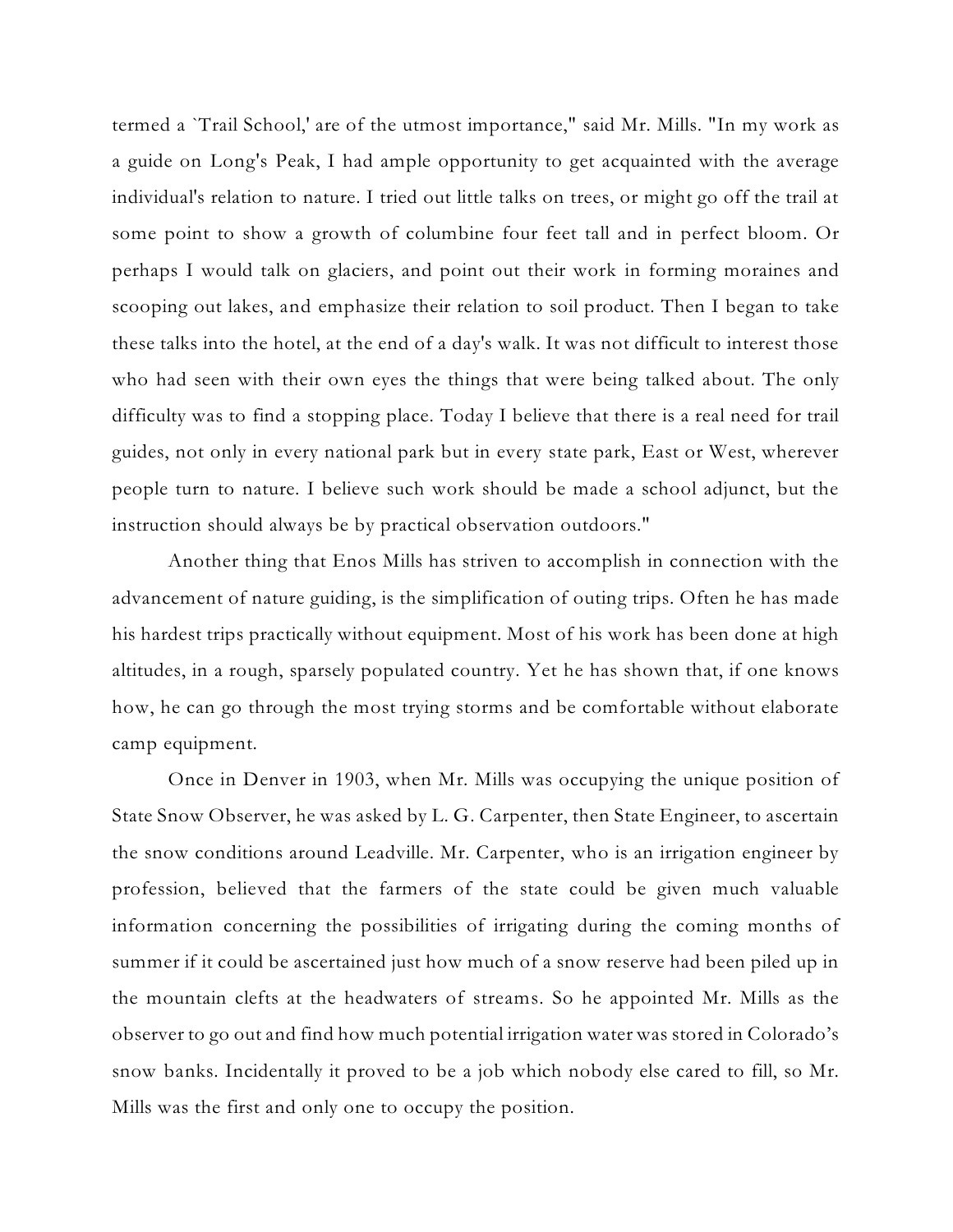On receiving his orders concerning the Leadville reserves, Mr. Mills started immediately from Denver without equipment of any sort. He had on a business suit and an overcoat, and with some raisins as food, he spent several days and nights on the great peaks near Leadville. When he came in with his report, and told how he had "traveled light" to the final degree of lack of equipment, amazement and alarm were pictured on his chief's face.

For two winters, Mr. Mills followed this unique employment. He wandered up and down the main range of the Rocky Mountains where they are at their highest. He left snowshoe tracks on the shoulders of the big peaks from Long's to Sierra Blanca. He traveled alone among the precipitous San Juans, and had innumerable adventures with snowslides and wild animals. He camped without a fire in blizzards, and ran on to the lairs of wild animals which most men shun or seek only when heavily armed, and yet he found nothing to change his theory that an individual should take only the barest necessities in camp equipment, and should not carry a gun if he is going to learn anything really worthwhile about nature.

A chance meeting with John Muir on a certain strip of beach near San Francisco in 1889, decided Enos Mills to be a naturalist. Mills at that time was a youth of nineteen. He had worked as a ranch hand and a miner in Colorado and Montana. He had known only the hardest toil all his life. He had struggled as a "hard rock man" during the winters at Butte, where Marcus Daly=s properties were just coming into their own. But always in the summers he managed to have enough saved so that he could take trips to the National Parks, or wherever he thought he might find some new and appealing manifestation of nature. Handicapped by lack of education, the youth had never tried to express what he had felt so keenly in contemplating nature. Then came the meeting with John Muir, which the Colorado naturalist should be allowed to tell in his own words.

"I had gone to California on one of my annual trips, and was wandering on the beach near San Francisco. I had picked up a strange sort of weed, and was puzzling about it. Always it was my desire to ask questions about the things of outdoors which I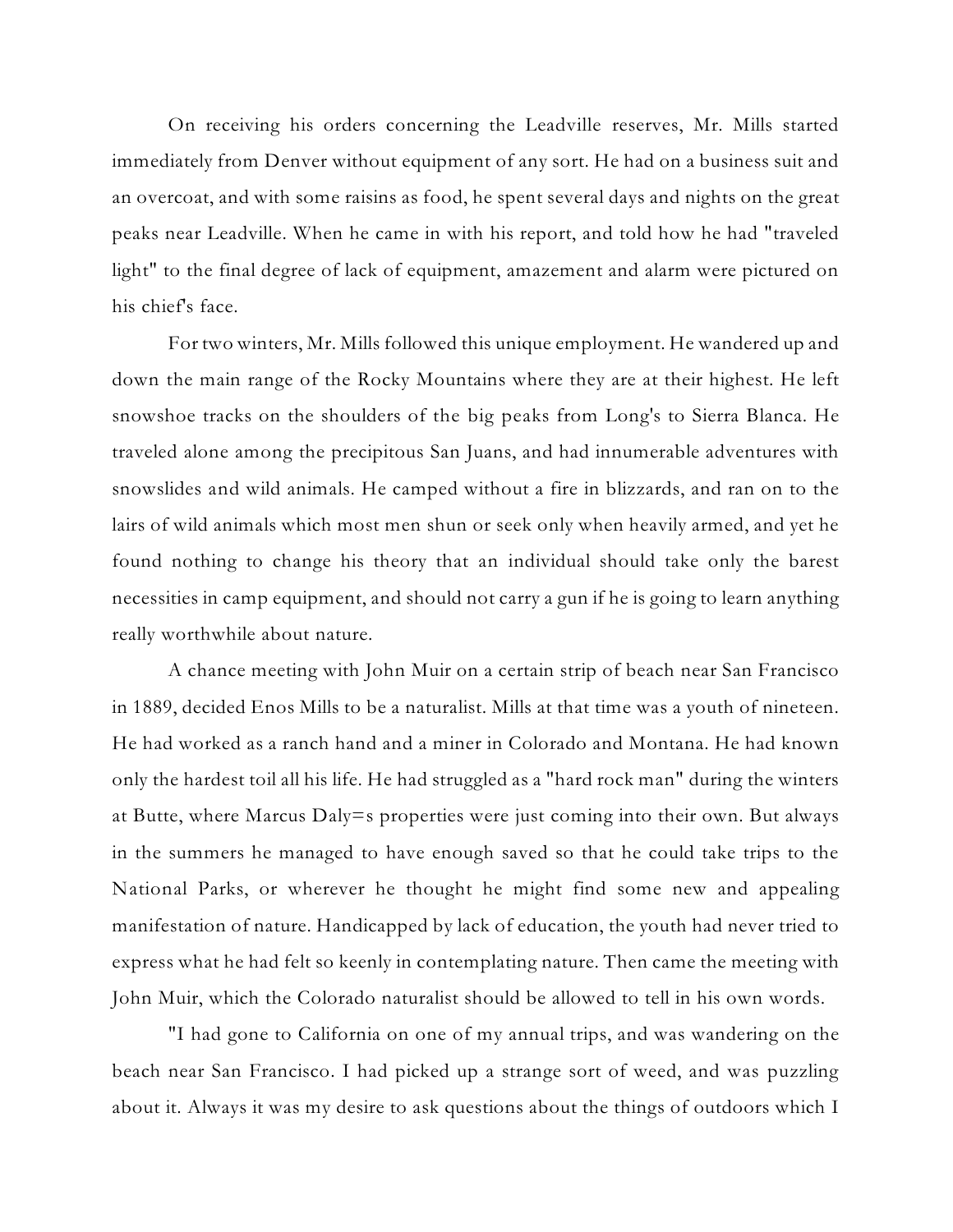did not understand. I saw an old man approaching. He looked kindly and intelligent, and I asked him about the weed. He told me all about it, in language which fascinated me. In turn he began to question me. We walked back to San Francisco together, over the sand dunes, and he asked me more questions about myself and my work and ambitions, and advised me to study nature at every opportunity and to learn to write and speak of what I saw. His advice gave me something definite to work toward. Incidentally that meeting proved to be the beginning of a long friendship between John Muir and myself."

He had a long, hard road ahead of him, however, before he carried out the resolve which John Muir had planted in his breast. Before he could do anything with his nature observations he must learn to write and to speak clearly. This was not easy, because Mills had little or no educational advantages. He was born in Fort Scott, Kansas, in 1870 and grew to small boyhood in that town. His remembrance of Kansas in those days is dim, except for the flowers that carpeted the virgin prairie about Fort Scott. His mother told him stories about Colorado which he never forgot. Her honeymoon had been spent near the mining camp of Breckenridge, on the Blue River in Colorado, and her stories of the mountains made a deep impression on the future naturalist. Fate threw the boy on his own resources long before he could finish school. He went to Kansas City, where he earned enough to take him to Colorado when he was fourteen. He lost no time in making his way into those beloved Rockies of his imagination. He built his own cabin in Estes Park in his fifteenth and sixteenth years, meantime working as a ranch hand, or at anything else which offered. His interest in outdoor things was greatly developed, though it was as yet formless. He mined some at Cripple Creek as well as at Butte, and when in California managed to squeeze in a little business college instruction. Even after his meeting with John Muir had given him a definite purpose in life, his progress was slow owing to the handicaps he had to overcome. There were long and painful wrestles with books, alone in his little log cabin in Estes Park. It was not until 1898 that he did his first nature writing and had the pleasure of seeing it in print.

He had taken a homestead in Estes Park, and saw that the public sooner or later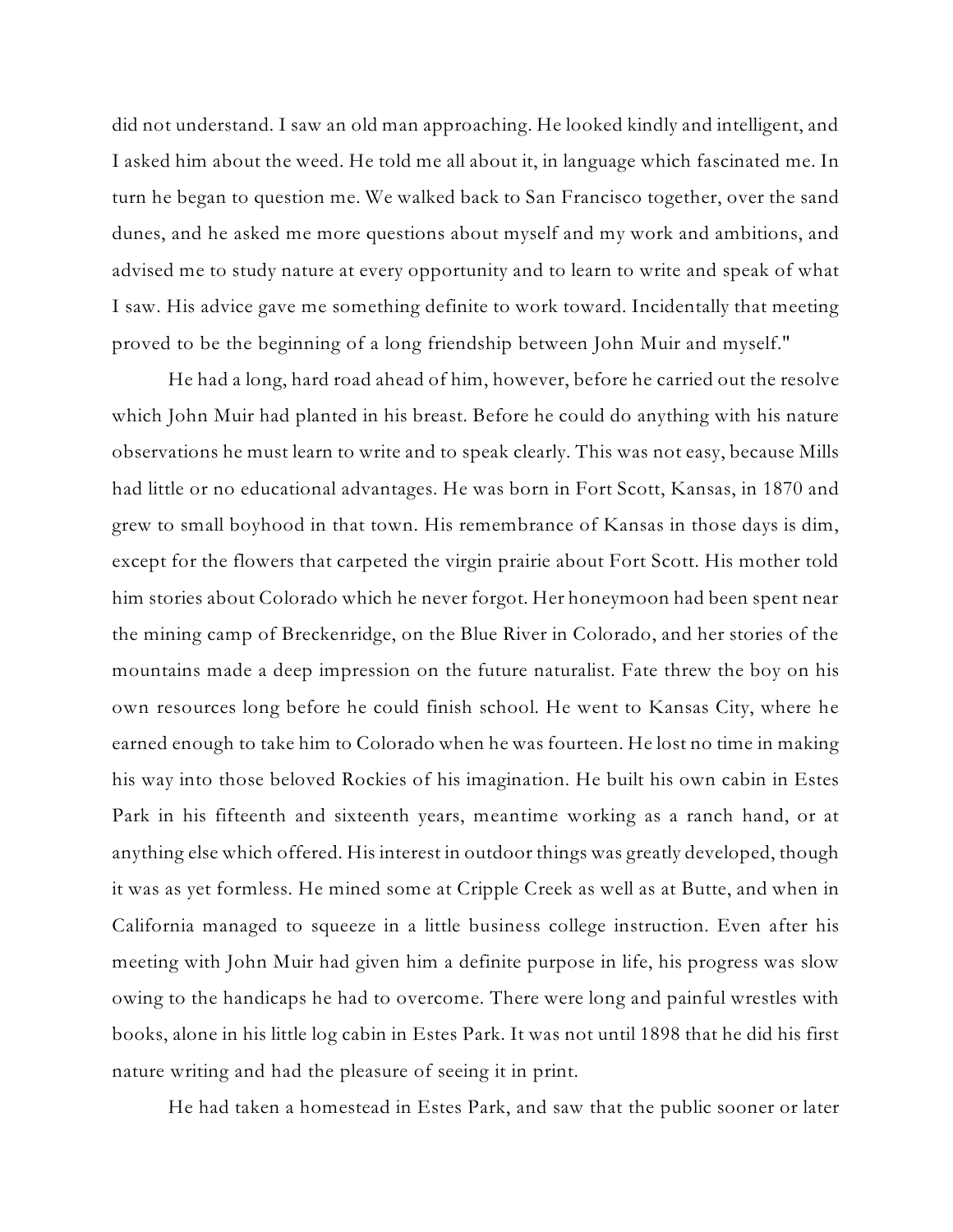was going to take a deep interest in the wonderful scenery of that region. He determined that he would run an inn, and that there should be no destruction of wild flowers nor of wild game on his place, and that his guests should be asked not to give tips to employees, nor to play cards, dance, or hold religious services, unless the last be in their own rooms. He has steadily adhered to all these things, though Long's Peak Inn has many times outgrown its early limits. The summer season in Colorado is short. A scant two months will see most of the summer visitors come and gone, so there was plenty of opportunity for more trips in the hills and for writing, which was now in demand. His notebooks were called into play to supply articles to editors, and the articles were expanded into books. Today Enos Mills has ten volumes to his credit, dealing with the varied phases of wild life in the Rocky Mountain region.

In his writing Mr. Mills has given particular attention to beaver, mountain sheep, and bears. He has studied them all at close range and from afar. He has had grizzly cubs for pets, and has had mountain sheep come down to his cabin door. He has watched innumerable colonies of beaver in many states, and there is no animal of which he has written more fully or more interestingly.

"I can't say that I have any particular system in nature study," said Mr. Mills in answer to a question. "It's just trying to make the most of what offers. Maybe I'll spend hours at a beaver colony, or it may be something else. I remember once in Alaska I climbed on an iceberg and spent the night there. There was wood which had been entangled in the glacier, of which the berg was a part, so I built a fire and was comfortable. I can't explain such things. It's just that you're constantly on the lookout for possibilities."

The national park idea fascinated the young naturalist from the first. He saw the time coming when private interests would take the choicest of the nation's scenic treasures unless a fight were made in behalf of the people, who should be privileged to enjoy those things. He was one of the first to urge the creation of a national park in the Mesa Verde region of Colorado, home of the cliff dwellers. Also he helped in the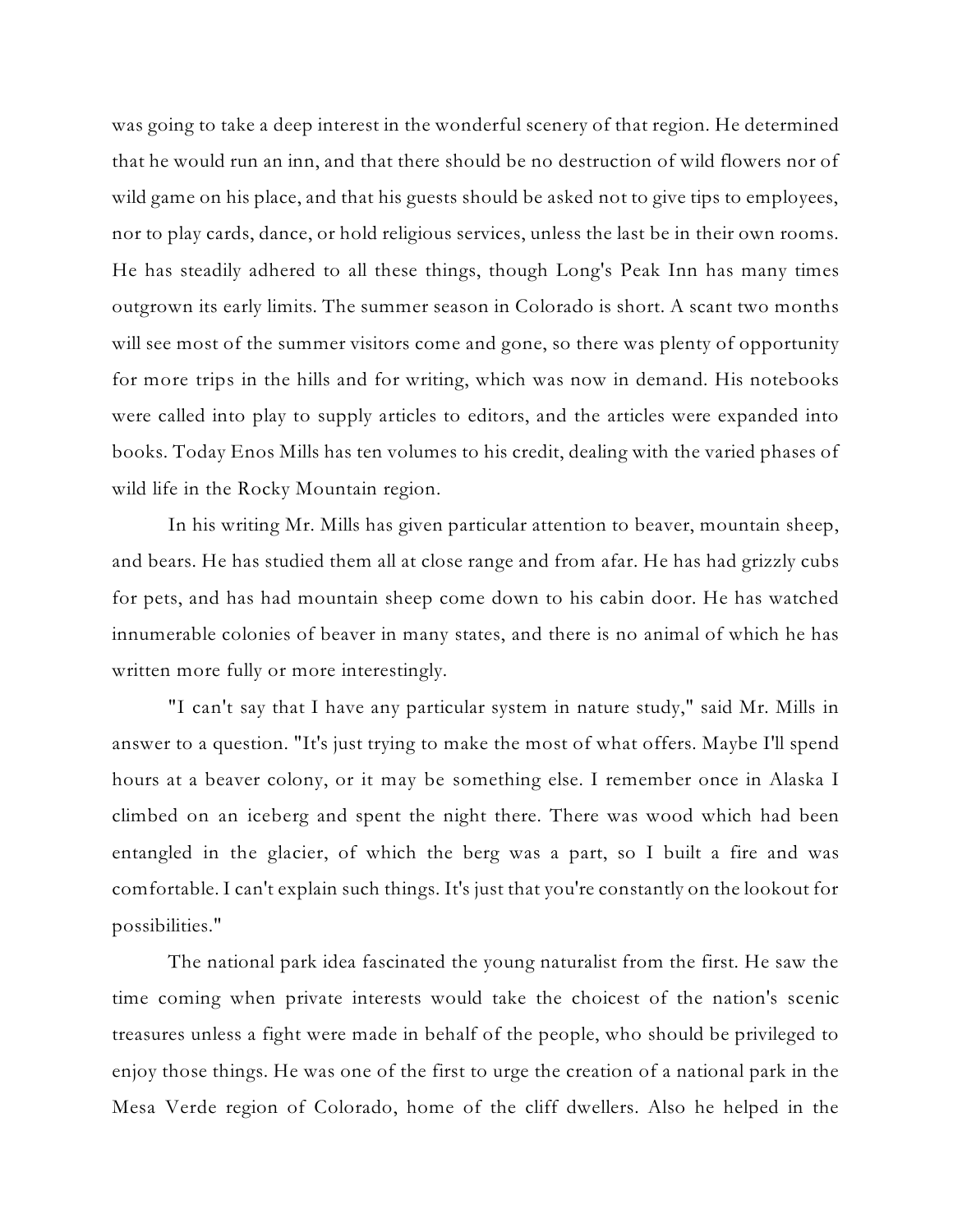creation of Glacier National Park, but his big work was in conceiving the idea of a national park in the Estes Park region. He fought seven years to bring about the creation of Rocky Mountain National Park, making many trips to Washington, D. C., and interesting not only Colorado legislators but those from other states. Today Rocky Mountain National Park is visited by more people than any other national playground, no less than 170,000 people having entered the region last year--a locality now dotted with wonderful hotels and expensive summer homes, whereas only three settlers "kept boarders" there when Enos Mills became a homesteader.

A sturdy fighting spirit has animated Enos Mills all during his career. He fought against poverty, ill health, and lack of education and won out. He fought a winning fight for national parks against strong public and private influences. He has fought personal and public interests that have tried to keep the public from the enjoyment of the scenic outdoors, and he has never been too busy to lend pen or voice in aid of some project for the conservation of scenery or the protection of wild life anywhere. He has helped various states in the establishment of parks. If any movement has appealed to him as for the public good, he has never failed to help in moving it along. He was appointed by Teddy Roosevelt as lecturer in the Forest Service, but he fought that service when he considered that it was trying to hamper the National Parks movement. He introduced the bill creating the National Park Service, and he has made many trips to Washington, D. C., in behalf of bills which he has considered meritorious in their relation to public playgrounds. Right now he is in the midst of a fight against transportation concessions in national parks, as he believes such concessions are monopolistic and in violation of American principles, and prevent people from enjoying the parks at least expense.

If he were left to his own inclinations, no doubt Enos Mills would bury himself in the wilderness and pursue his study of nature without any extraneous hindrance. But there is too much of the crusader in him for that. To see someone trying to exploit a scenic preserve which should be dedicated to the public stirs his ire, and the dreamer at the beaver colonies becomes a fighting man as hard as the proverbial nails and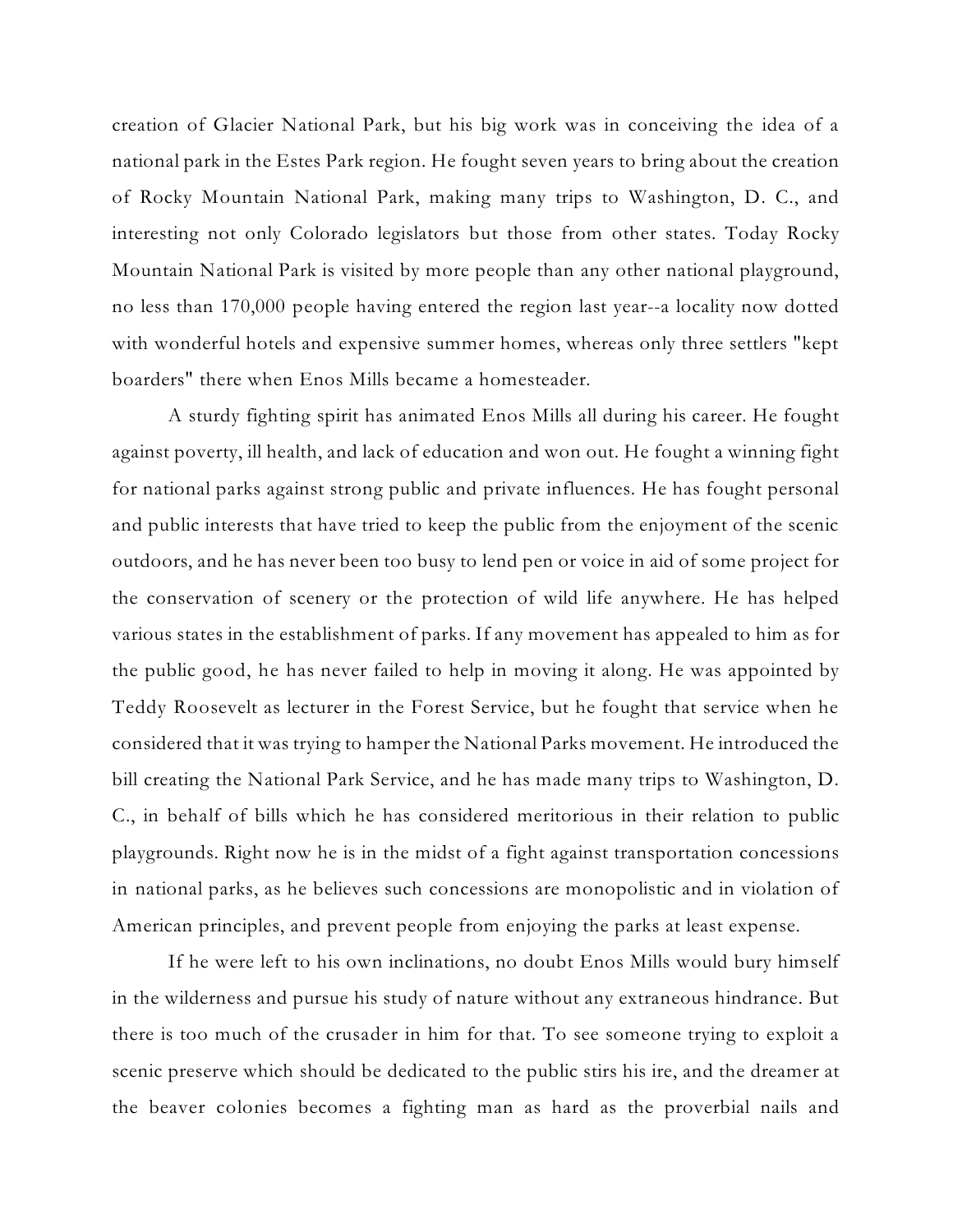astonishingly resourceful. The same Mills who has spent days tracking a grizzly or mountain sheep, just to observe the vagaries of the animal, and who has lain for hours under trees in apparently purposeless watching of birds, argues for some scenic preserve in so determined and straightforward a way that all the counter efforts of congressional lobbies go for naught. And he will fight for Niagara Falls just as readily as for one of Colorado's parks, or for the sand dunes of Illinois just as faithfully and unselfishly as for the Grand Canyon of Arizona. He has helped consistently in getting legislation passed for the preservation of game. He has persistently urged that closed seasons be established on bears, and on the grizzly in particular, as it is his contention that the bear is not destructive nor is it a menace to human life if let alone.

Apparently it is not enough for Mr. Mills to study nature at first hand and to set down in books the things he has found out. He would go farther and make it possible for everyone to have nearby places in which to acquire nature's secrets for himself.

His writings have done more to establish Colorado as a public playground than all the tons of railroad resort literature ever published. If the state had capitalized Enos Mills it would have realized many hundred percent on its investment. Yet there is not a note in his work that does not ring true. He has written spontaneously of the things which other men might have seen but could not.

In August, 1918, Mr. Mills married Miss Esther A. Burnell, and they have a baby daughter. Thousands of people call at the Mills home during the summer to shake hands with the naturalist. Wherever he goes, whether attending a convention of hotel men, or paying an official visit to Washington, D. C., on national park matters, he is a marked man. Some of the hotel men can't see why so successful and daring an innkeeper should be wasting his time writing nature books. Others who do not keep hotels cannot figure out why Enos Mills does anything but write. But he seems to have the rare faculty of maintaining detached interests and not letting them interfere with each other. There are long weeks and months in winter when he shuts himself up alone with his little family and an attendant or two at Long's Peak. Then the snowshoes come down, and it is Enos